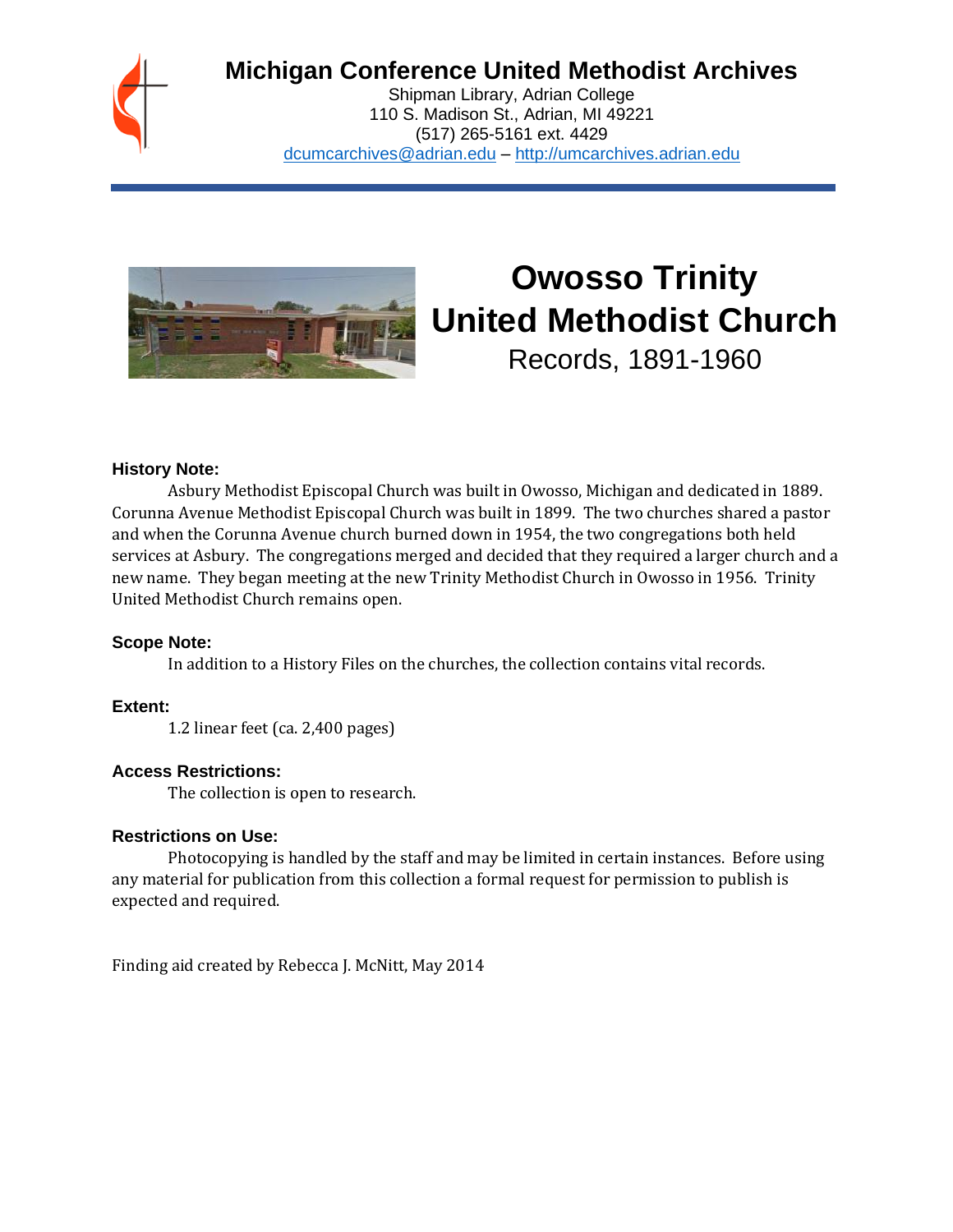#### **Appointments List**

#### **Owosso Asbury**

- 1890-1891: To be supplied
- 1891-1893: John J. Smith
- 1893-1897: Charles E. Hill
- 1897-1900: William W. Benson
- 1900-1902: James Chapman
- 1902-1905: Charles E. Benson
- 1905-1907: John Dystant
- 1907-1909: William S. Smith
- 1909-1912: John E. Somers
- 1912-1915: Judson P. Cooper
- 1915-1917: Joseph B. Wallace
- 1917-1921: Burton A. Cramton
- 1921-1925: Edward F. Hildebrand
- 1925-1926: Bert Ede
- 1926-1929: Samuel J. Pollock
- 1929-1931: Alfred H. Wallis
- 1931-1935: Hartley Cansfield
- 1935-1937[: James T.M. Stephens](http://umcarchives.adrian.edu/clergy/stephensjtm.php)
- 1937-1941: Dean W. Parker
- 1941-1943: Henry G. Bushong
- 1943-1944: Sidney Austin
- 1944-1946: Benjamin F. Slates
- 1946-1948: Fred Matthews
- 1948-1950: Wells H. Hutton
- 1950-1954: Cecelia C. Learn

#### **Owosso Corunna Avenue**

- 1892-1897: William G. Nixon
- 1897-1899: Charles E. Hill
- 1899-1900: Gilbert C. Squires
- 1900-1902: Paul Desjardins
- 1902-1905: Justus A. Rowe
- 1905-May 1907: Erwin King
- May 1907-1907: W. Carl Rufus
- 1907-1909: Peter B. Hoyt
- 1909-1910: Thomas B. McGee
- 1910-1911: John Watson
- 1911-1912: Ezra R. Stevenson
- 1912-April 1914: Elmer C. Dewey
- May 1914-1914: Harry H. Young
- 1914-April 1916: Elmer W. Foster
- April 1916-1916: T.B. McGee
- 1916-1919: Wesley J. Dudgeon
- 1919-1922: John W. Koyle
- 1922-1923: Joseph B. Wallace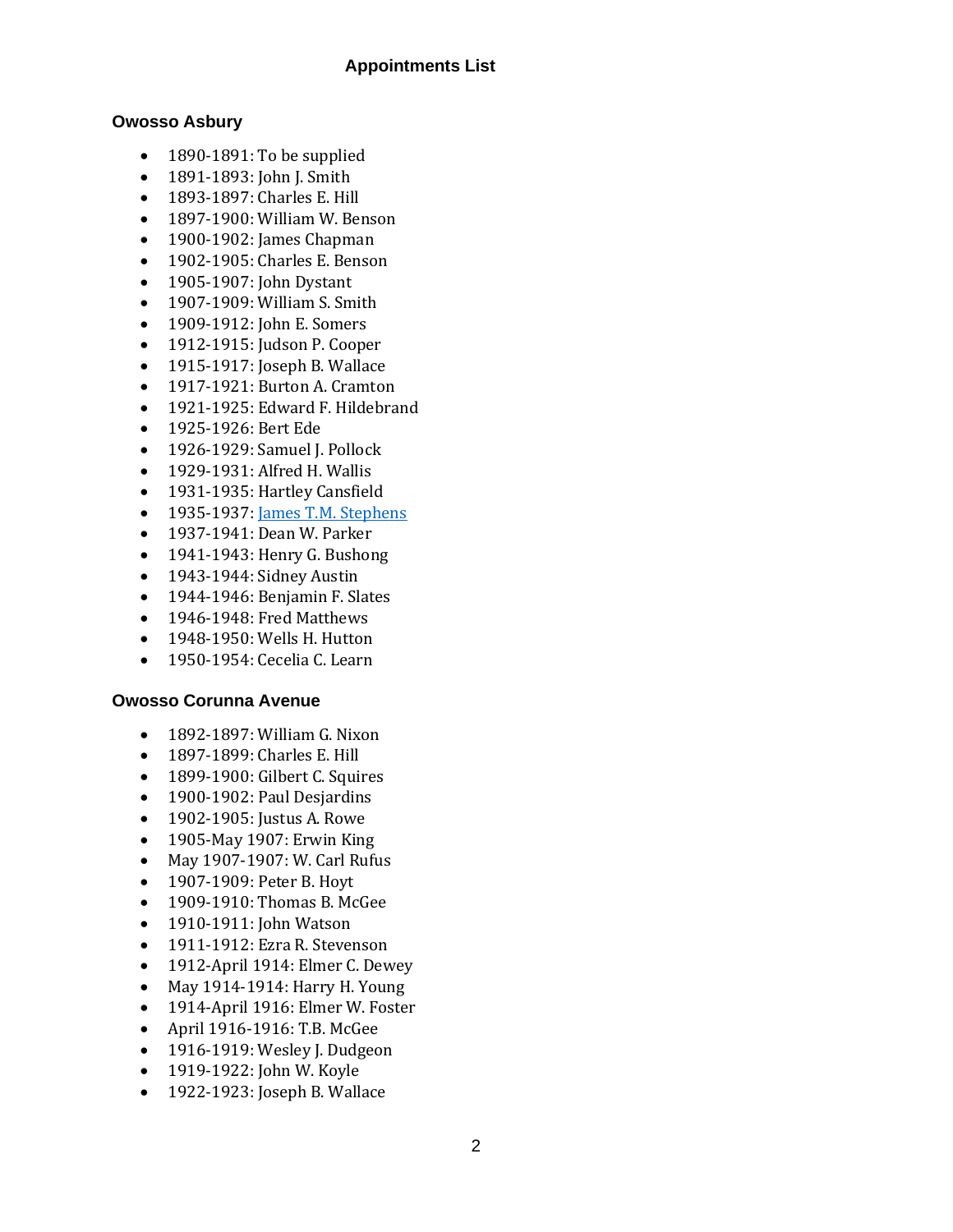## **Appointments List**

- 1923-1926: Ernest E. Robinson
- 1926-1929: Lincoln M. Ostrander
- 1929-February 1931: Alfred H. Wallis
- February 1931-June 1935: Hartley Cansfield
- June 1935-June 1937[: James T.M. Stephens](http://umcarchives.adrian.edu/clergy/stephensjtm.php)
- June 1937-1941: Dean W. Parker
- 1941-1943: Henry G. Bushong
- 1943-1944: Sidney Austin
- 1944-1946: Benjamin F. Slates
- 1946-1948: Fred Matthews
- 1948-1950: Wells H. Hutton
- 1950-1954: Cecelia C. Learn

#### **Owosso Trinity**

- 1954-1956: Cecelia C. Learn
- 1956-1959: Edward Davison Pumphrey
- 1959-1961: Royal C. Satterlee
- 1961-1968: Harley L. Siders
- 1968-1974: Clyde Raymond Moore
- 1974-1980: Alan W. Weeks
- 1980-July 1984: Ralph C. Pratt
- July 1984-1987: Gordon B. Boyd
- October 1987-1988: Martin R. Caudill
- May 1989-1998: Mark D. Miller
- 1998-2008: Norman R. Beckwith Sr.
- 2008-2016: Susan M. Kingsley
- 2016-2019: Carman J. Minarik
- 2019-Present: Steffani Glygoroff